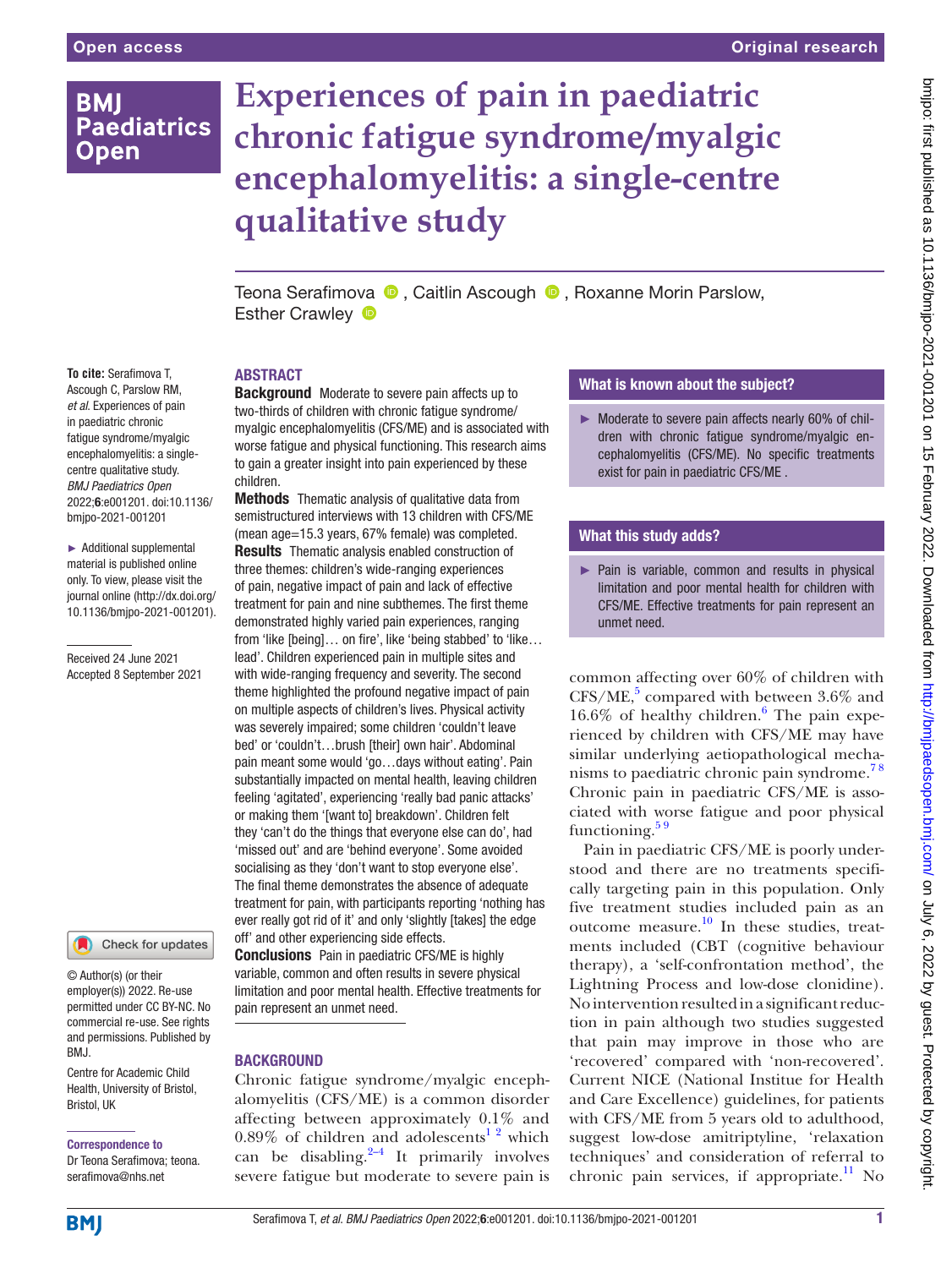specific guidelines exist for children. Although amitriptyline is used for pain in paediatric CFS/ME, there is no trial evidence to support its efficacy. In paediatric chronic pain more generally, multimodal interdisciplinary interventions have yielded positive results thus  $far<sup>12</sup>$  $far<sup>12</sup>$  $far<sup>12</sup>$  although within small studies.

Understanding children's experiences of pain is important to develop targeted interventions as in other conditions.<sup>13–15</sup> This paper aims to describe the experience of pain, its impact and treatments, in children with CFS/ME using a person-centred perspective.

#### **METHODS**

#### Study design

Qualitative interviews were conducted as part of two studies (a feasibility study and a full study) investigating pain using quantitative sensory testing (QST). Data collection was conducted between January 2019 and January 2020. All children who attended for QST were invited to participate in a single qualitative interview. Recruitment was terminated prematurely due to the COVID-19 pandemic; it is difficult to assess whether data saturation was reached.

#### **Participants**

Children were recruited through purposive sampling from a specialist paediatric CFS/ME service and were eligible if they were: aged between 11 and 17 years; diagnosed with  $CFS/ME^{11}$  and able to attend a single study visit. Exclusion criteria included: children unable to attend an outpatient appointment, children with neurological comorbidity and children who were unable to undertake QST. Children did not have to have pain to participate.

Health professionals informed children and their families about the study, provided patient information and obtained consent/assent to contact. The researcher obtained consent. Participants received a £15 gift voucher following completion of the study.

#### Qualitative data collection

A semistructured topic guide ([online supplemental](https://dx.doi.org/10.1136/bmjpo-2021-001201) [appendix 1](https://dx.doi.org/10.1136/bmjpo-2021-001201)) was developed to guide qualitative interviews, based on previous work exploring children's expe-riences of CFS/ME.<sup>[3](#page-6-2)</sup> The topic guides explored children's experiences of CFS/ME, their experiences of pain and the impact of pain on their lives. Children were also asked about their experiences of QST. Qualitative interviews were conducted via phone, Skype or in person, according to participant preference. CA conducted four interviews; TS undertook nine interviews, with training from RMP. Interviewers had no interactions with participants outside of the study. Interviews were conducted on a one-to-one basis, although parents were present in some cases. Interviews were recorded with consent, on an encrypted digital audio recorder, transcribed verbatim

and anonymised. No field notes were made. Transcripts were not returned to participants.

## Qualitative data analysis

Thematic analysis was conducted using NVIVO 12 Pro.<sup>16</sup> Transcripts were read several times to facilitate familiarity and were checked for accuracy. Transcripts for subgroups (males vs females, children≤15 years vs those >15 years) were coded separately. The codes were compared between the subgroups searching for similarities and differences in the data and the coding framework was expanded as coding progressed to reflect the different experiences. This helped identify themes which do not appear in all parts of the data. $17$  Some of the qualitative data were quantified (eg, the number of participants taking analgesics) to aid data interpretation.

We were particularly interested in descriptions of pain (location and frequency), its impact and the different experiences of treatment between children. Therefore, data analysis initially used deductive codes derived from topic guides and structured on these broad 'sensitising concepts'.[18](#page-7-9) Transcripts were read and re-read to develop inductive codes and expand on the deductive codes using participants' own language. Codes were reviewed and combined or separated, as further interviews were conducted to provide more detail on the dimensions of the themes, expanding the coding framework. Six transcripts were double coded (RMP) and compared with improve the trustworthiness of the analysis and aid the interpretation of the data. Participant feedback has not yet been sought.

#### Patient and public involvement

All study documentation was adapted from previous studies in paediatric CFS/ME that had significant input from the young person's advisory group (PAG). They have been designed based on the guidance published by the NIHR (National Institute for Health Research) Medicines for Children Research Network Young Person's Advisory Group. The study's research aims and design were discussed with the young person's CFS/ME PAG prior to seeking ethical approval and commencing the study. This group was made up of young people with a diagnosis of CFS/ME and included a male and female patient at different stages of recovery. The research team will continue to consult with them with regard to dissemination of the study.

#### RESULTS

Overall, 15 children had QST, of which 13 were interviewed (two lost to follow-up). Most  $(9/13, 69\%)$  were female, with a mean age of 15 years (range=11–17 years). Interviews were conducted via Skype (n=6, 46.2%), phone (n=6, 46.2%) and in person at the University of Bristol (n=1, 7.7%). Four interviews (31%) were conducted with one or both parents present. Interviews lasted between 10 and 25 min.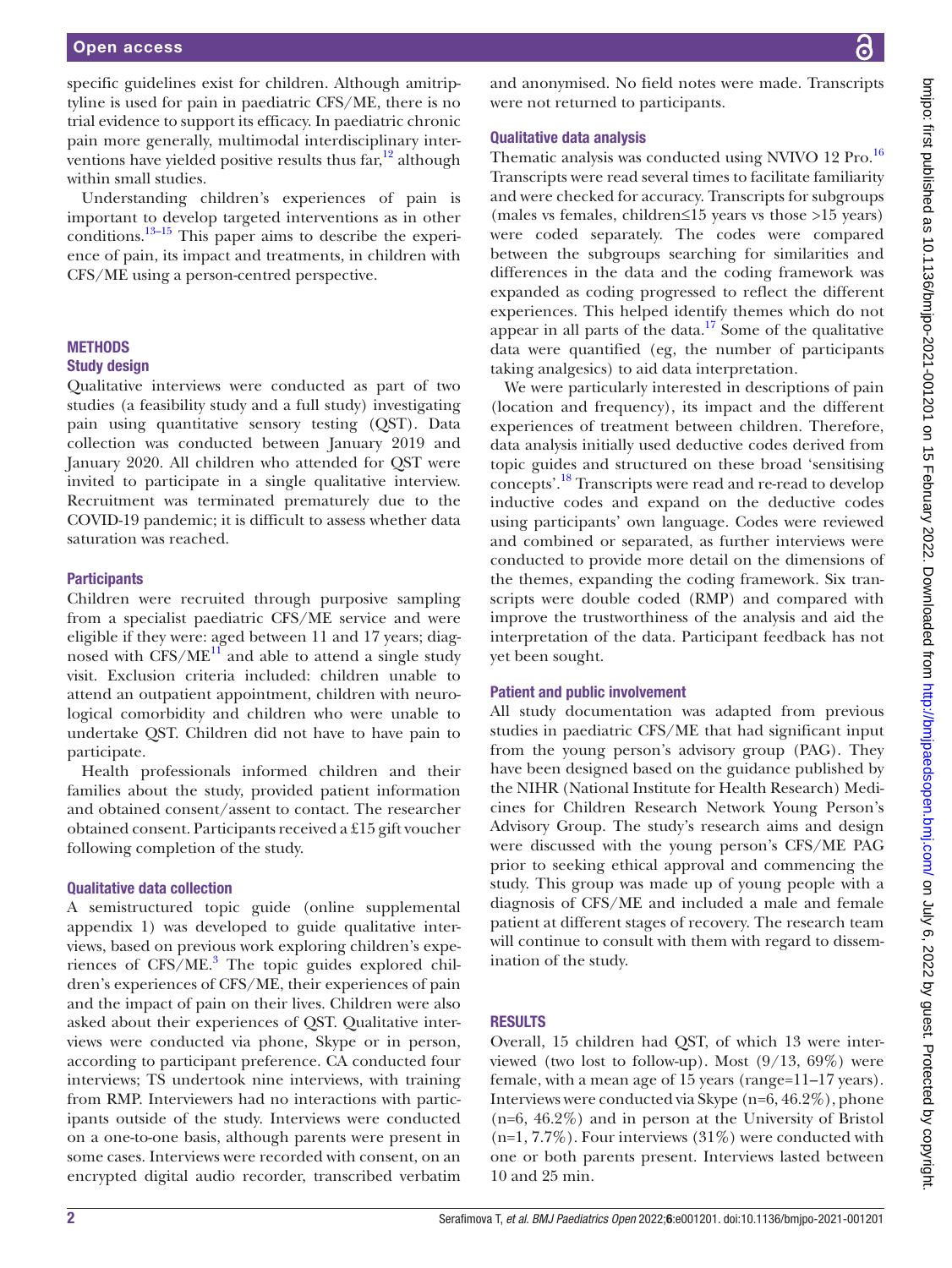<span id="page-2-0"></span>

| <b>Table 1</b> Themes and subthemes                |                                                                                                                                                                                     |  |
|----------------------------------------------------|-------------------------------------------------------------------------------------------------------------------------------------------------------------------------------------|--|
| <b>Main theme</b>                                  | <b>Subthemes</b>                                                                                                                                                                    |  |
| Children's wide-<br>ranging experiences<br>of pain | A spectrum of pain: ('dull' to 'being<br>stabbed')<br>Distribution of pain: from 'everywhere'<br>to specific body sites<br>Random to specific triggers for pain                     |  |
| Negative impact of<br>pain                         | Limited and altered participation in<br>education and leisure<br>Limiting basic daily activities<br>Negative impact of pain on mental<br>health<br>Pushing through despite the pain |  |
| Lack of effective<br>treatment for pain            | A range of treatments (prescribed to<br>home treatments)<br>Limited to no impact on pain<br>Negative side effects                                                                   |  |

Overall, 12 of the 13 children interviewed experienced pain as part of their CFS. The results describe three themes: (A) children's wide-ranging experiences of pain, (B) negative impact of pain and (C) lack of effective treatments for pain [\(table](#page-2-0) 1).

## Theme A: Children's wide-ranging experiences of pain A spectrum of pain: ('dull' to 'being stabbed')

Children described a range of distinct pain experiences, varying in character, location, frequency, onset, triggers and intensity of their pain [\(table](#page-3-0) 2).

Some children had very severe pain (see quotes 1a, 1b, 1d), while others experienced more subtle pain (1c, 1e). Of note, older children were able to use more complex language to describe their pain experiences (1a–1d). Some younger children found it hard to express what type of pain they experienced stating 'it's hard to describe' (P12).

## Distribution of pain: from 'everywhere' to specific body sites

Children experienced pain at multiple sites. A wide variety of locations were described, most commonly: the back, legs and neck (2a–2g). Others were unable to pinpoint distinct painful areas and experienced pain throughout their bodies (2g, 2h). Two participants experienced heightened sensitivity in their skin and hair (2j, 2k), particularly triggered by touch.

## Random to specific triggers for pain

While some children were unable to identify a clear trigger for their pain (3a, 3b), several identified physical activity, 'walking…and any kind of sport' (3c) and/ or 'tiredness' (3d–3f) triggering or worsening pain. Two participants found that pain was linked to temperature, experiencing worse pain in colder climates (3g, 3h). Others found pain was triggered by sensory stimuli. Specifically, two children who experienced headaches frequently found that auditory and visual stimuli worsened pain (3i, 3j).

## Theme B: Negative impact of pain

## Limited and altered participation in education and leisure

Pain limited children from participating in a range of activities, including sports, dog walks, gardening, spending time with friends and attending school [\(table](#page-4-0) 3)

One child was unable to attend school some days due to pain (4a), while others found pain interfered with other aspects of education (4b–4e) including the ability to concentrate (4b) and write (4c). Another participant found her school uniform exacerbated the pain she experienced in her skin (4e).

Children's participation in physical activity was severely limited due to pain. Some children could not take part in sport (4g, 4h), while another had to be more careful to avoid exacerbating the pain (4f). Three children could not walk at the same pace as their peers due to pain (4i–4k) which impacted on their social lives. Sensitivity to audio-visual stimuli meant one teenager found going to the cinema too painful and sometimes found sunshine too bright to tolerate (4l).

While most children described some impact of pain on their daily activities, older children expressed more of an impact on social activities—'my friends used to go down town and spend the day there…I couldn't barely last a few hours' (4k) as well as their relationships with friends—'I don't want to stop everyone else just because I'm in pain' (4i).

## Limiting basic daily activities

Daily activities were limited by pain for several children. Two children found mobilising around their homes challenging due to pain (5a, 5b, 5f). One described pain during any movement (5c). Two young people found that abdominal pain prevented them from eating (5c, 5d). One teenager experienced pain that prevented her from carrying out self-care activities (5e), requiring help from her family. She also found it had a noticeable impact on her sleep (5f).

## Negative impact of pain on mental health

The majority of children interviewed described a negative impact of pain on their mental health.

Some children found pain was intricately linked to feelings of anxiety. One young person explained that his pain was related to his levels of stress (6a). Another described anxiety related to increasing her activity levels and whether this would worsen pain (6b). For one participant, pain became so severe that she became bed bound, resulting in profound worsening of her mental health and panic attacks (6c). One teenager found his pain was so severe that it made him feel like breaking down (6d), while another felt 'miserable' (6e). Two young people found pain made them frustrated (6f, 6g).

Several participants described the impact of activity limitation on their mental health. Pain meant that they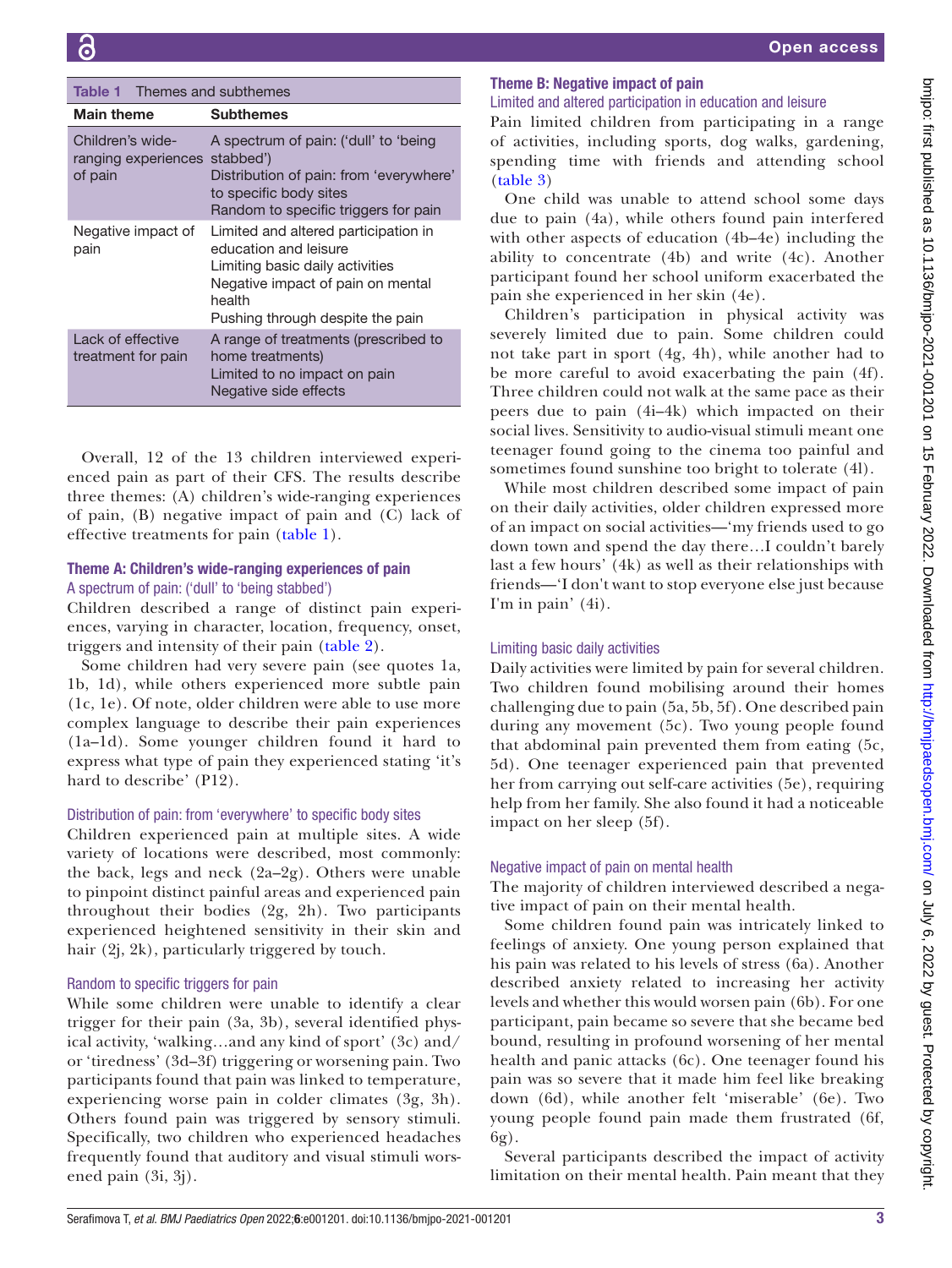<span id="page-3-0"></span>

| Participant quotes relating to theme A: Children's wide-ranging experiences of pain<br>Table 2                                                                                                                                                                                                                               |                |
|------------------------------------------------------------------------------------------------------------------------------------------------------------------------------------------------------------------------------------------------------------------------------------------------------------------------------|----------------|
| Quote                                                                                                                                                                                                                                                                                                                        | Code           |
| A spectrum of pain                                                                                                                                                                                                                                                                                                           |                |
| It feels like I'm being stabbed when there's like, a sharp spike. It feels like I've been stabbed and sometimes it just goes likewhere<br>it's stabbing and stabbing. (P7)                                                                                                                                                   | 1a             |
| It feels like you're on fire. (P4)                                                                                                                                                                                                                                                                                           | 1 <sub>b</sub> |
| It can go anything from likea dull background to I dunno, like, if my arms hurt and I try to lift them you're just like 'ooh' you know it's 1c<br>like a jab. (P11)                                                                                                                                                          |                |
| It feels really like tight like when you accidently prick yourself like with a pin or something it feels like a load of pins in muscles<br>hurting it quite a bit. (P1)                                                                                                                                                      | 1 <sub>d</sub> |
| The worst pain is in my back cos it's like a pain that actually like hurts, the rest of it's kind of, just more uncomfortable, um and like,<br>subtle in a way, I guess like, the pain my back is like, I wanna say pounding but not, pounding's not the right word cos it doesn't do<br>that, but it's like, stronger. (P9) | 1e             |
| Distribution of pain: from everywhere' to specific body sites                                                                                                                                                                                                                                                                |                |
| It's more noticeable in, in like my back, particularly like my upper back and over my shoulders. (P11)                                                                                                                                                                                                                       | 2a             |
| In my neck my arms and my legs, and I get pain in my hands and my feet as well. I get pain everywhere, really. (P9)                                                                                                                                                                                                          | 2 <sub>b</sub> |
| A lot in my neck, on the right-hand side of my neck as well, at the bottom, and at the topbut then also lower down the spine nearer 2c<br>to my hips. (P5)                                                                                                                                                                   |                |
| Walking upstairs, like, all my bones and stuff all start to hurt. (P1)                                                                                                                                                                                                                                                       | 2d             |
| I started getting joint pain then. But it's kind of like, every, every joint really. (P4)                                                                                                                                                                                                                                    | 2e             |
| I get a lot of headaches and migraines and I also just get general like joint pain. I used to have a lot of back problems, where it would<br>like kind of like be really painful to move my back at all. (P2)                                                                                                                | 2f             |
| Walking up like stairs and that like, I'll always be in pain like in my legsand just like my joints in general. (P1)                                                                                                                                                                                                         | 2g             |
| Pretty much everywhere. (P11)                                                                                                                                                                                                                                                                                                | 2h             |
| Headaches, throat aches, stomach aches where I can't eat for weeks um, I basically just get pain all over my body. (P12)                                                                                                                                                                                                     | 2i             |
| My skin, it'll all really hurt and be sensitive so like, anything touching it will hurt. (P1)                                                                                                                                                                                                                                | 2i             |
| (She finds) some things are very sensitive to touch and to brush some of [her] hair was very painful, because I think there's certain<br>things, when her skin just becomes more, um, more sensitive. (Father, P3)                                                                                                           | 2k             |
| I get [abdominal pain] if I'm nervous but sometimes it's like not if I'm nervous because I'm run down. But it's still like that similar pain<br>to when you're nervous. (P1)                                                                                                                                                 | 21             |
| Random to specific triggers for pain                                                                                                                                                                                                                                                                                         |                |
| (Don't) know what brings it on, it just happens. (P9)                                                                                                                                                                                                                                                                        | 3a             |
| It's very random And then one day I could go like barely even feeling it and like the next day it could be bad. (P8)                                                                                                                                                                                                         | 3b             |
| Is normally there, but it's like, sometimes, it'll just randomly show up if I do walkingand well, really any kind of sport as well. (P6)                                                                                                                                                                                     | 3 <sub>c</sub> |
| My legs hurt but that's cos I've come back from school so I'm tired. (P11)                                                                                                                                                                                                                                                   | 3d             |
| Tiredness definitely makes it a lot worse. (P2)                                                                                                                                                                                                                                                                              | 3e             |
| It's more, prominent on days where I have to do like a lot in a day. (P11)                                                                                                                                                                                                                                                   | 3f             |
| In the cold it gets really bad. (P4)                                                                                                                                                                                                                                                                                         | 3g             |
| It just tends to hurt a lot more when I'm cold. (P6)                                                                                                                                                                                                                                                                         | 3h             |
| I have to shut my ears cos it's too loud or, like the bright lights I find, like too much. (P4)                                                                                                                                                                                                                              | 3i             |
| If there's like, loud noisesor like big, like flashy lights, then that just makes it quite a lot worse. (P2)                                                                                                                                                                                                                 | Зj             |

felt left behind compared with their peers (6h–6k) and subsequently felt different or isolated.

## Pushing through despite the pain

Some children were able to continue with activities despite pain. One teenager described it as something they have 'just grown up with' and so persevered with most of his activities (7a). Others endured pain to take part in activities (7c, 7d). Participants showed resolve and determination despite pain (7c–7f).

Several children did not discuss their pain with their friends, family or professionals. One participant had never discussed his/her pain with anyone prior to the interview for this study (7c).

## Theme C: Lack of effective treatment for pain

None of the children described complete resolution of pain with any treatment [\(table](#page-5-0) 4).

## A range of treatments (prescribed to home treatments)

Nine of the children interviewed had used simple analgesics for pain. Five took analgesic medications daily or on most days. Medications named by participants included paracetamol, ibuprofen and amitriptyline. Children trialled a range of home treatments for pain, including massage, baths, vitamin supplementation, herbal teas, electric blankets and heat packs (8a–8i).

Three children experienced gastrointestinal symptoms as part of their chronic fatigue, but only one trialled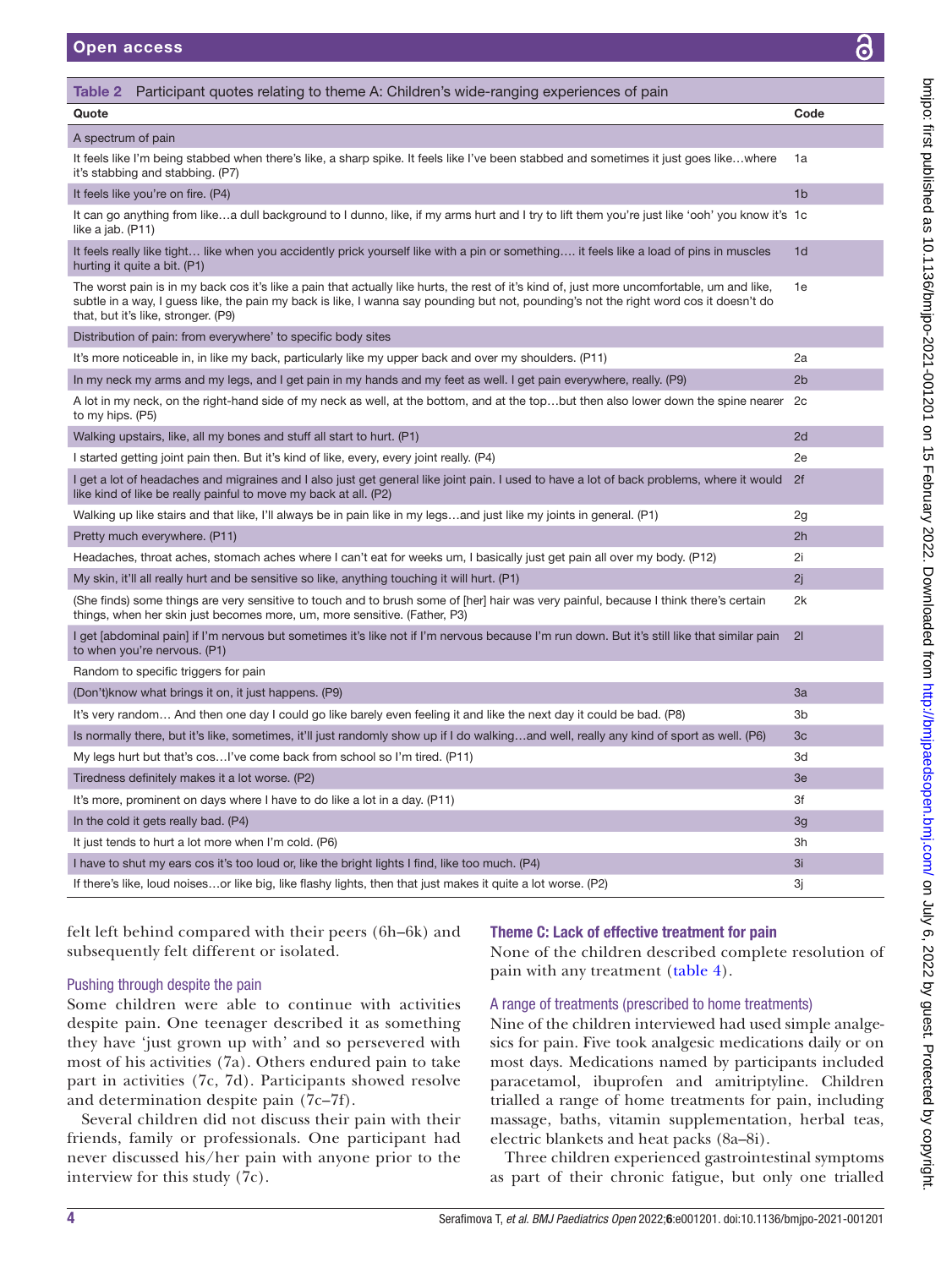<span id="page-4-0"></span>

| Participant quotes relating to theme B: Negative impact of pain<br>Table 3                                                                                                                                                                                                                                                                                                                       |                |
|--------------------------------------------------------------------------------------------------------------------------------------------------------------------------------------------------------------------------------------------------------------------------------------------------------------------------------------------------------------------------------------------------|----------------|
| Quote                                                                                                                                                                                                                                                                                                                                                                                            | Code           |
| Limited and altered participation in education and leisure                                                                                                                                                                                                                                                                                                                                       |                |
| Sometimes I can't go out because it hurts so bad, so I have to cancel plans or I can't go to school cos it hurts too bad. (P7)                                                                                                                                                                                                                                                                   | 4a             |
| It can be difficult to concentrate sometimes, especially if you have like a headache. (P11)                                                                                                                                                                                                                                                                                                      | 4 <sub>b</sub> |
| It affected my wrists obviously straight away, cos I was tryna write, so I couldn't really write much. In my exams, I had to type<br>everything up because I couldn't use them. (P4)                                                                                                                                                                                                             | 4c             |
| Right now, my legs hurt but that's cos I've been, I dunno, I've come back from school so I'm tired. (P11)                                                                                                                                                                                                                                                                                        | 4d             |
| It was like my school trousersthose brushing on my legs like really hurt it. (P1)                                                                                                                                                                                                                                                                                                                | 4e             |
| I'll just do something and it just really hurts so I tend to be a lot more careful when I do like, sports, like hockey and also<br>karate, so, I just tend to take it a lot easier on those things. (P6)                                                                                                                                                                                         | 4f             |
| Had to stop doing PE because that made [the pain] really bad. (P7)                                                                                                                                                                                                                                                                                                                               | 4g             |
| Exercising in general is just something that I'd theoretically like to do but it's kind of difficult. (P2)                                                                                                                                                                                                                                                                                       | 4h             |
| If I'm trying to walk with like some friends or something, it it's very painful. I don't want to stop everyone else just because I'm<br>in pain. So usually, I just walk alone and I can have my own break. (P8)                                                                                                                                                                                 | 4i             |
| I can't walk very far without being in a lot of pain, which affects me quite a lot because a lot of my friends, like, walk fast and<br>far. $(P9)$                                                                                                                                                                                                                                               | 4i             |
| My friends used to go down town and spend the day there and do shopping and now like I couldn't, I couldn't barely last a<br>few hours, a couple of hours or just come home and everything's aching. (P4)                                                                                                                                                                                        | 4k             |
| Going to the cinema and stuff, a lot of times I have to shut my ears cos it's too loud or, like the bright lights I find, like too<br>much. And even going out sometimes, out of my, like my front door, with the sun, it kind of just, like really hurts my eyes. (P4)                                                                                                                          | 41             |
| Limiting basic daily activities                                                                                                                                                                                                                                                                                                                                                                  |                |
| Stops me from walkingjust stops me from anything simple. (P12)                                                                                                                                                                                                                                                                                                                                   | 5a             |
| Going up stairs is a big problem. (P2)                                                                                                                                                                                                                                                                                                                                                           | 5b             |
| (The pain) only stops if I just stop moving It sort of just kind of makes you think what's the point of just going through it<br>could withstand it but I don't see the point of withstanding it. (P8)                                                                                                                                                                                           | 5c             |
| (The stomach pain) feels like it's like throbbing. Kind of, and like just like, tensing up really hard, um, but yeah, it like stops me<br>from like eating and stuff. (P1)                                                                                                                                                                                                                       | 5d             |
| Stomach aches where [they] can't eat for weeks. (P12)                                                                                                                                                                                                                                                                                                                                            | 5e             |
| I couldn't even like, brush my own hair or anything. Like my parents had to do it all for me and like, help me like shower, like,<br>do like everything, like, normal people should be able to doeven like, just like, walking up like stairs and that like, I'll always<br>be in pain like in my legs. (P1)                                                                                     | 5f             |
| (Pain) can like affect your sleeping as well, so, like for me, I find it really hard to sleep. (P1)                                                                                                                                                                                                                                                                                              | 5 <sub>g</sub> |
| Negative impact of pain on mental health                                                                                                                                                                                                                                                                                                                                                         |                |
| I mean the only time [the pain] sort of stops is when I'm completely relaxed. (P8)                                                                                                                                                                                                                                                                                                               | 6a             |
| As soon as I kinda start moving, it will just get worse again and then I get worried, when I get home, what the aftereffects is<br>gonna be like. (P4)                                                                                                                                                                                                                                           | 6b             |
| I had to go months without like, seeing my friends and just being like bed bound, so like, I used to have really like, on my own<br>and like alone and, that's my - my anxiety got even like worse then and like, because I was only around my mum, that's all,<br>that's the only person I wanted to be with then, like doing anything without her I'd have like really bad panic attacks. (P1) | 6 <sub>c</sub> |
| You know at my worst with chronic fatigue, it's when I'm at my complete, y'know, lowest with my moodsometimes with the<br>pain it's like, sometimes it can feel a bit like throbbing, um, and that can just be really like, you just wanna cryyou wanna<br>breakdown about it but it's like you know, you're just holding it together. (P11)                                                     | 6d             |
| I do get quite miserable sometimes from it. (P10)                                                                                                                                                                                                                                                                                                                                                | 6e             |
| I think it just brings your general mood down cos it's just like, y'know, just adding to the list of things to be annoyed about.<br>(P11)                                                                                                                                                                                                                                                        | 6f             |
| When I'm uncomfortable it makes me feel really agitated. (P9)                                                                                                                                                                                                                                                                                                                                    | 6g             |
| No one's gonna be happy when they can't move from bed. (P1)                                                                                                                                                                                                                                                                                                                                      | 6h             |
| It makes me upset because I can't do things that everyone else can do. (P7)                                                                                                                                                                                                                                                                                                                      | 6i             |
| You see so many things happening and obviously when you go on your phone, you see everyone moving on and like, doing all 6j<br>these life, life goals that they wanna do. And I'm just yeah, I'm just behind everyone soit does get to me a lot. (P4)                                                                                                                                            |                |
| I wannanot be in pain all the time but yeah I do think I have missed out on a lot that other people my age are doing. (P4)                                                                                                                                                                                                                                                                       | 6k             |
| Pushing through despite the pain                                                                                                                                                                                                                                                                                                                                                                 |                |
| I've just gotten kind of used to it now, so I don't really, I don't even notice it. (P11)                                                                                                                                                                                                                                                                                                        | 7a             |

**Continued** 

on July 11st published as 10.1136/bmjpo-2021-001 2012 bm 15 February 2022. Downloaded from http://bmm <http://bmjpaedsopen.bmj.com/> on July 6, 2022 by guest. Protected by copyright.

bmipo: first published as 10.1136/bmipo-2021-001201 on 15 February 2022. Downloaded from http://bmipaedsopen.bmj.com/ on July 6, 2022 by guest. Protected by copyright.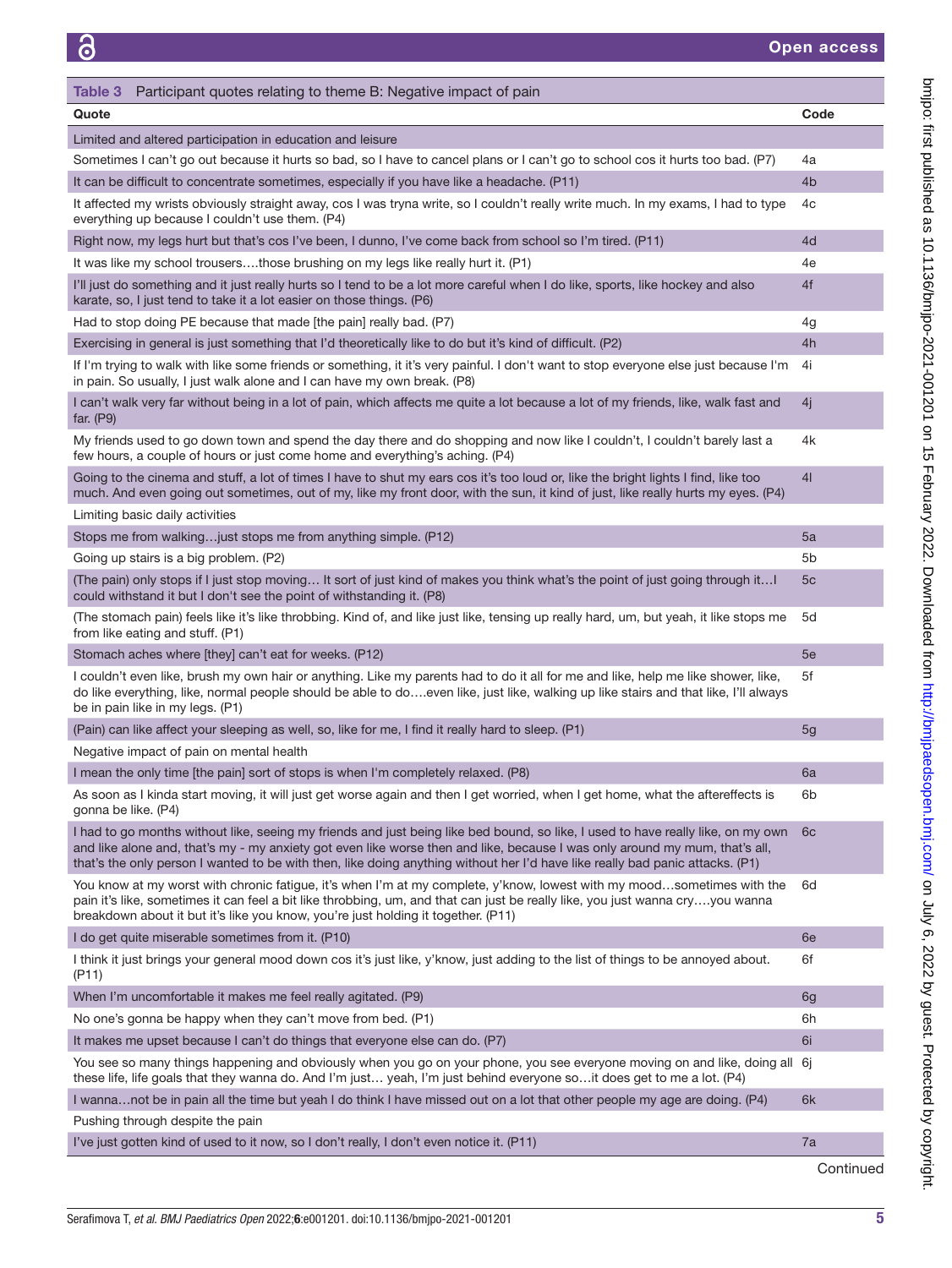| Quote                                                                                                                                                                                                                                                                       | Code |
|-----------------------------------------------------------------------------------------------------------------------------------------------------------------------------------------------------------------------------------------------------------------------------|------|
|                                                                                                                                                                                                                                                                             |      |
| Most of the time it's just like an irritant and I'm just like I'm always in a bad mood. (P11)                                                                                                                                                                               | 7b   |
| I don't, I don't tell anybody if I'm in pain, I just keep going. (P5)                                                                                                                                                                                                       | 7c   |
| l went to a festival I was in pain, but I was like, I don't want to miss out on it. (P1)                                                                                                                                                                                    | 7d   |
| I kind of just tell myself to get on with it and [exasperated laugh] keep pushing through it, which probably isn't always the best 7e<br>thing to do. (P5)                                                                                                                  |      |
| I hate using chronic fatigue as an excuse for anything y'know, I don't wanna let something define me, control me, and I feel<br>like if I just get along with it, you know there are worse things going on in the world, like there are people staving I can live.<br>(P11) | 7f   |

dietary modification to improve abdominal pain. One wore 'acupuncture bands' which he found effective for nausea (8c). He was also taking 'sulphidine and magnesium tablets' for pain (8i), in addition to conventional analgesic medication.

Children had not received any other interventions specifically targeting pain other than those mentioned.

## Limited to no impact on pain

Response to analgesic medications was variable. Analgesia ranged from helpful (9a), partially effective (9b, 9c) to helpful for some pain but not others (9d). Others felt that analgesia was not helpful at all (9e). As previously described, many children sought to avoid pain triggers in the absence of effective treatments for pain.

## Negative side effects

Medication to manage pain resulted in negative side effects. One child described severe mood side effects secondary to amitriptyline (10a). Another explained that her doctor was concerned regarding possible side effects from frequent analgesic use (10b). Two teenagers found that non-pharmacological interventions for CFS/ME, such as physiotherapy (10c) and osteopathy (10d), worsened pain.

## <span id="page-5-0"></span>Table 4 Participant quotes relating to theme C: Lack of effective treatment for pain

| Quote                                                                                                                                                                                                                                      | Code            |
|--------------------------------------------------------------------------------------------------------------------------------------------------------------------------------------------------------------------------------------------|-----------------|
| A range of treatments (prescribed to home treatments)                                                                                                                                                                                      |                 |
| I've had to buy like, an electric blanket for my roomso that if I wake up in the night, hopefully, I won't be in as much pain as I<br>was before. (P4)                                                                                     | 8a              |
| Sometimes heat, like heat packs or stuff like that. They often make it better. (P5)                                                                                                                                                        | 8b              |
| I've got bands for my wrists, the acupuncture bandsthey seem to workwhen I feel sick. (P10)                                                                                                                                                | 8c              |
| (My mother) will get me like, like, lavender bags, to put around my bed, cos that's supposed to like, relax your musclesyou'll<br>just fall asleep so you're like, oh did it work, did it not. (P1)                                        | 8d              |
| I have baths and I have like Epsom salts in them and that helps like relax the muscles. (P1)                                                                                                                                               | 8e              |
| Massages helplike it feels like pressure, yeah, I guess pressure helps a little bit sometimes. (P9)                                                                                                                                        | 8f              |
| I saw an osteopath for a little bit, umm, but, I mean, it didn't really do much, it did to begin with, like it felt nice and was more<br>comfortable, but it just got worse and can't do much for me anymore. (P9)                         | 8g              |
| They put me on like, lactose intolerant diets cos I, I got, I get really bad tummy pains with (CFS/ME). (P1)                                                                                                                               | 8h              |
| It's sulphidine and magnesium tablets I get. Not sure if they're counter or not. (P10)                                                                                                                                                     | 8i              |
| Limited to no impact on pain                                                                                                                                                                                                               |                 |
| It takes about half an hour for [painkillers] to actually, like, start working(it's)a lot less painful. (P10)                                                                                                                              | 9a              |
| (Painkillers) slightly take the edge off. (P5)                                                                                                                                                                                             | 9 <sub>b</sub>  |
| (Painkillers) might like, knock the pain down a bit but it's not like, it's not a permanent, like, relief of the pain. (P4)                                                                                                                | 9c              |
| The migraines don't really do much with painkillers but headaches and joint pains, generally works quite well. I don't think<br>anything works with my knee, yet. (P2)                                                                     | 9d              |
| I don't feel like it's the kind of pain that can be solved by like paracetamol or something. (P11)                                                                                                                                         | 9e              |
| Negative side effects                                                                                                                                                                                                                      |                 |
| The effects haven't been good so I'm coming off of it now I've been sad quite a lot, and we think it's because of it, so we're<br>gonna try and get off of it cos I've just been crying a lot it's just being sad, but for no reason. (P7) | 10a             |
| The doctor said I couldn't take anymore ibuprofen cos like, I was gonna damage my tummy. (P1)                                                                                                                                              | 10 <sub>b</sub> |
| l've been told to try and do yoga and stuff but yeah, it doesn't really help at all. It kind of makes it worse, (P4)                                                                                                                       | 10 <sub>c</sub> |
| (Going to the osteopath) didn't really do much, it did to begin with, like it felt nice and was more comfortable, but it just got<br>worse. (P9)                                                                                           | 10d             |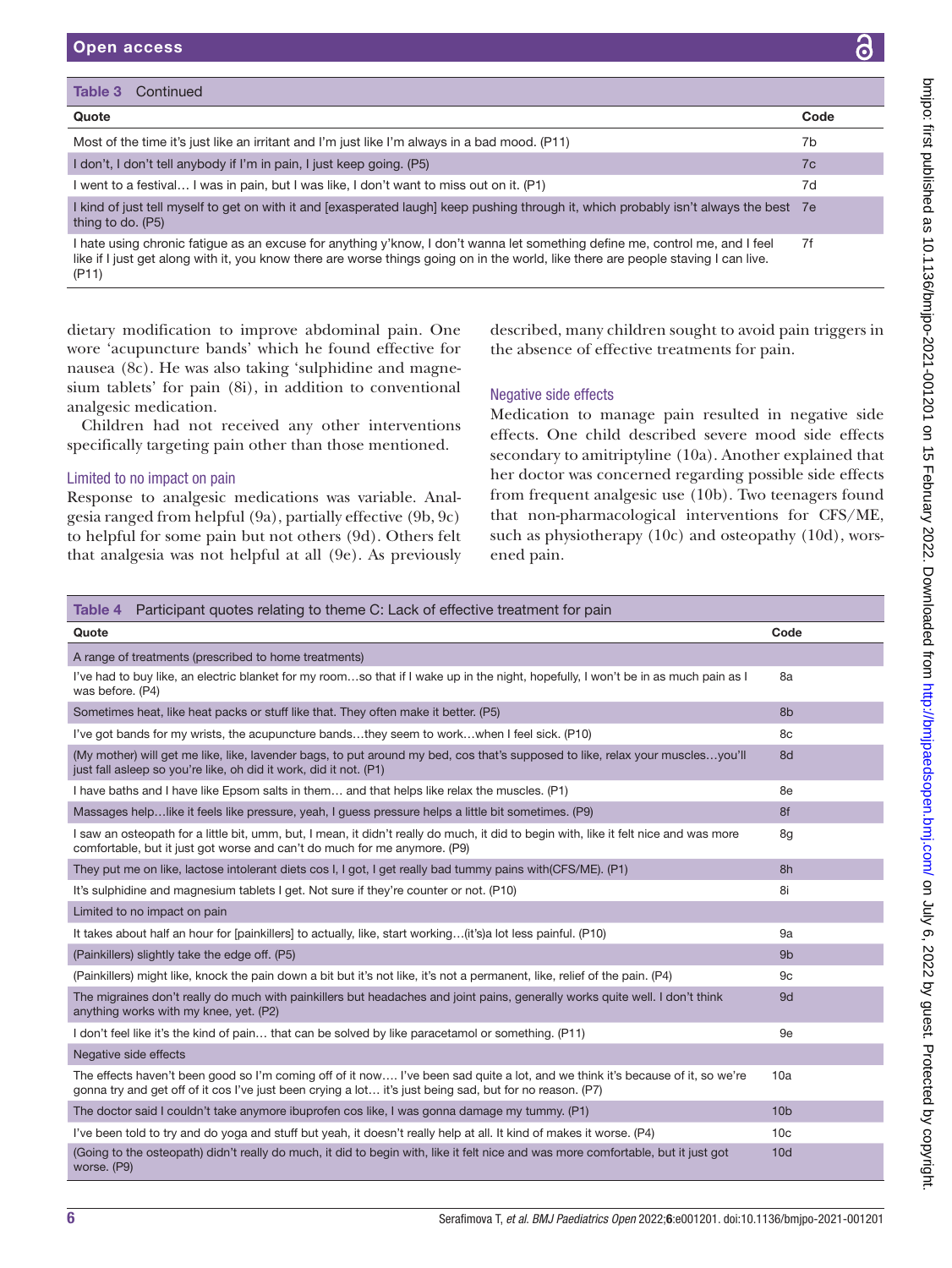# **DISCUSSION** Experiences of pain in paediatric CFS were highly indi-

vidual and diverse. Children experienced a wide range of symptom severity and symptom frequency. For some, pain had clear triggers, while others found this to be unpredictable. Pain has a profound impact on children, affecting exercise, education, mental health and social activities. Children found treatments for pain to be largely ineffective, with some suffering side effects.

## Strengths and limitations

The sample included children across a comprehensive age range. The majority of participants were female consistent with other studies.<sup>2</sup> <sup>19</sup> Data analysis was systematic with double coding from independent researchers.

Although we did not set out specifically to recruit children with pain, children with pain may have been more inclined to participate. Clinicians were encouraged to discuss the study with all eligible patients; however, they may have been more likely to discuss it with children with pain or who mentioned pain during their appointment. The interviewers were both doctors, which may have biased lines of questioning and analysis. Further, given this sample was recruited from a specialist CFS/ ME service, there may be an over-representation of severe cases which may be disproportionately affected by pain.

Future research would benefit from recruiting a larger sample size. A larger sample size should also aim to recruit more children managed in primary care, male children and children from minority backgrounds, to ensure their experiences are represented. Our small sample size, due to recruitment being stopped prematurely, prevented subgroup analysis. Larger sample sizes would allow researchers to evaluate specific pain experiences, such as in primary versus secondary school aged children. Although we noticed some differences between older and younger children, our sample size was too small to draw definitive conclusions.

While a minority of children were interviewed together with their parents, children' parents may have been present during the interview, without the interviewer's knowledge. Parental presence may have modified children's responses, particularly surrounding sensi-tive or difficult topics.<sup>[20 21](#page-7-10)</sup> Children's use of language may have also changed, due to the presence of their parent(s) and/or the interviewer. Examining parental perspectives of their child's pain could provide a more complete understanding. Future studies could ensure parents and children and interviewed separately, where feasible and acceptable.

Pain is a common, highly variable symptom associated with paediatric CFS/ME, which has a substantial impact on children's well-being. Healthcare professionals caring for children with CFS/ME should explore pain with patients, as children may not discuss this without prompting. Pain, where present, is likely to contribute

significantly to fatigue, activity limitation and mental ill health and vice versa. Understanding how these symptoms are inter-related and the impact on children will be valuable in understanding the specific pain experiences of children with CFS/ME compared with those with other chronic pain conditions.

Gaining further temporal data exploring fluctuations in pain, associations between pain and other CFS/ME symptoms and an improved understanding of the underlying pathophysiology of chronic pain in paediatric CFS/ME may result in optimised treatments. Interdisciplinary multimodal approaches with a specific focus on pain may be of benefit in this population.

Acknowledgements The authors would like to thank all the participants who took part and their families. The authors are grateful to the clinicians and supporting staff at the paediatric chronic fatigue syndrome/myalgic encephalomyelitis service who facilitated the identification and recruitment of participants.

Contributors EC, CA and TS designed the study. TS and CA collected the data. TS and RMP analysed the data. All authors contributed to the interpretation of results and drafting of the paper and read and approved the final version of the manuscript. EC is responsible for the overall content as the guarantor.

Funding The authors have not declared a specific grant for this research from any funding agency in the public, commercial or not-for-profit sectors.

Competing interests None declared.

Patient consent for publication Not applicable.

Ethics approval Ethics approval was obtained from NHS (National Health Service) Research Ethics Committee (19/SW/0233), University of Bristol, and the relevant research and development department.

Provenance and peer review Not commissioned; externally peer reviewed.

Data availability statement All data relevant to the study are included in the article or uploaded as supplementary information. All relevant data have been presented in the manuscript.

Supplemental material This content has been supplied by the author(s). It has not been vetted by BMJ Publishing Group Limited (BMJ) and may not have been peer-reviewed. Any opinions or recommendations discussed are solely those of the author(s) and are not endorsed by BMJ. BMJ disclaims all liability and responsibility arising from any reliance placed on the content. Where the content includes any translated material, BMJ does not warrant the accuracy and reliability of the translations (including but not limited to local regulations, clinical guidelines, terminology, drug names and drug dosages), and is not responsible for any error and/or omissions arising from translation and adaptation or otherwise.

Open access This is an open access article distributed in accordance with the Creative Commons Attribution Non Commercial (CC BY-NC 4.0) license, which permits others to distribute, remix, adapt, build upon this work non-commercially, and license their derivative works on different terms, provided the original work is properly cited, appropriate credit is given, any changes made indicated, and the use is non-commercial. See: <http://creativecommons.org/licenses/by-nc/4.0/>.

## ORCID iDs

Teona Serafimova <http://orcid.org/0000-0001-7445-9728> Caitlin Ascough<http://orcid.org/0000-0002-2266-3433> Esther Crawley<http://orcid.org/0000-0002-2521-0747>

## **REFERENCES**

- <span id="page-6-0"></span>1 Lim E-J, Ahn Y-C, Jang E-S, *et al*. Systematic review and metaanalysis of the prevalence of chronic fatigue syndrome/myalgic encephalomyelitis (CFS/ME). *[J Transl Med](http://dx.doi.org/10.1186/s12967-020-02269-0)* 2020;18.
- <span id="page-6-1"></span>2 Nijhof SL, Maijer K, Bleijenberg G, *et al*. Adolescent chronic fatigue syndrome: prevalence, incidence, and morbidity. *[Pediatrics](http://dx.doi.org/10.1542/peds.2010-1147)* 2011;127:e1169–75.
- <span id="page-6-2"></span>3 Parslow RM, Anderson N, Byrne D, *et al*. Adolescent's descriptions of fatigue, fluctuation and payback in chronic fatigue syndrome/ myalgic encephalopathy (CFS/ME): interviews with adolescents and parents. *[BMJ Paediatr Open](http://dx.doi.org/10.1136/bmjpo-2018-000281)* 2018;2:e000281.